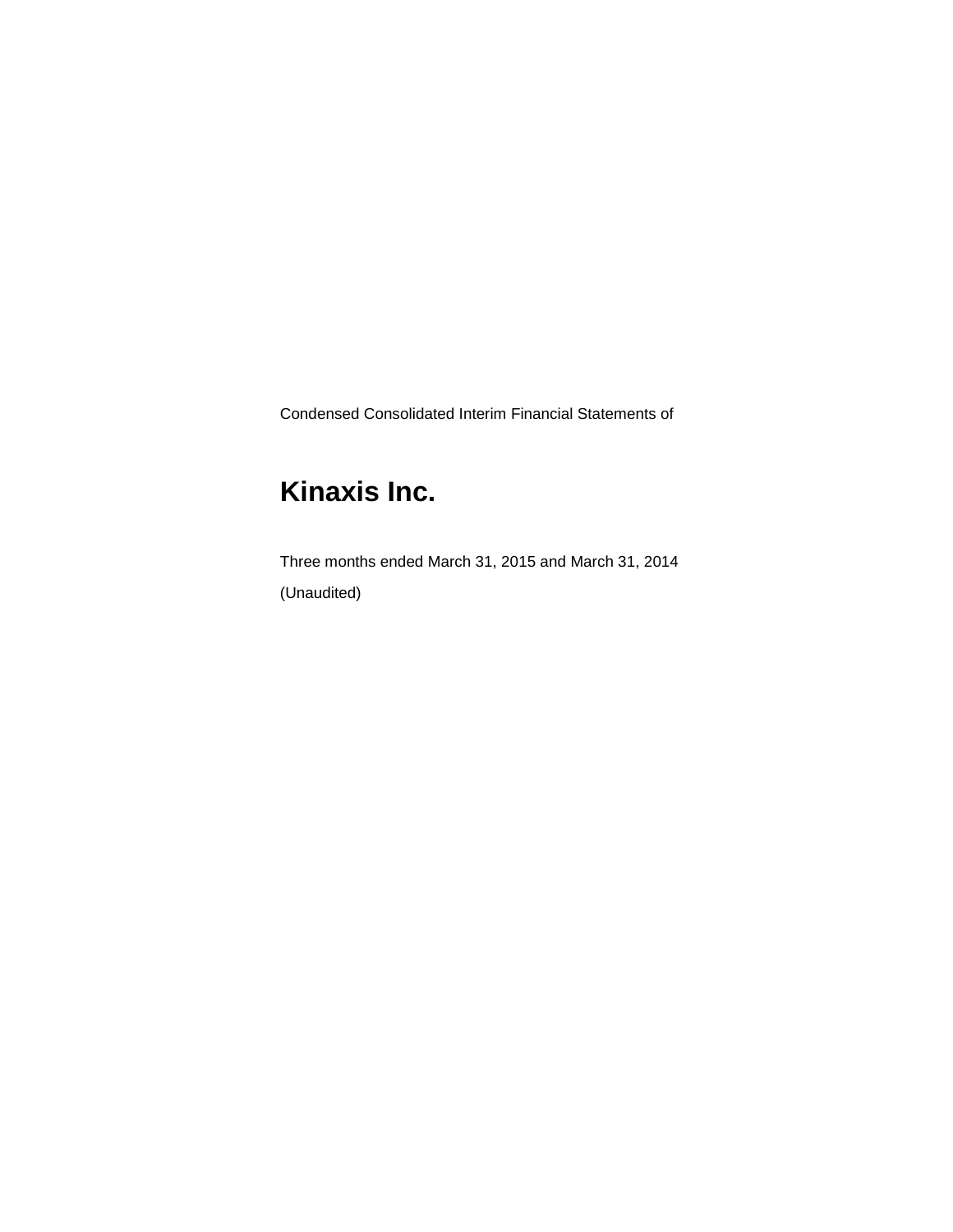Condensed Consolidated Interim Statements of Financial Position

As at March 31, 2015 and December 31, 2014 (Expressed in thousands of U.S. dollars) (Unaudited)

| March 31,<br>2015 |                                                                                                                                | December 31,<br>2014                                                                 |
|-------------------|--------------------------------------------------------------------------------------------------------------------------------|--------------------------------------------------------------------------------------|
|                   |                                                                                                                                |                                                                                      |
|                   |                                                                                                                                |                                                                                      |
|                   |                                                                                                                                |                                                                                      |
| \$<br>78,764      | \$                                                                                                                             | 56,725                                                                               |
|                   |                                                                                                                                | 17,023                                                                               |
|                   |                                                                                                                                | 1,974                                                                                |
|                   |                                                                                                                                | 1,926                                                                                |
| 98,295            |                                                                                                                                | 77,648                                                                               |
|                   |                                                                                                                                |                                                                                      |
|                   |                                                                                                                                | 4,744                                                                                |
|                   |                                                                                                                                | 3,091                                                                                |
|                   |                                                                                                                                | 5,726                                                                                |
|                   |                                                                                                                                | 91,209                                                                               |
|                   |                                                                                                                                |                                                                                      |
|                   |                                                                                                                                |                                                                                      |
|                   |                                                                                                                                |                                                                                      |
| \$                | \$                                                                                                                             | 6,945                                                                                |
|                   |                                                                                                                                | 35,740                                                                               |
|                   |                                                                                                                                | 42,685                                                                               |
|                   |                                                                                                                                |                                                                                      |
|                   |                                                                                                                                | 109                                                                                  |
|                   |                                                                                                                                | 1,778                                                                                |
| 15,819            |                                                                                                                                | 1,887                                                                                |
|                   |                                                                                                                                |                                                                                      |
|                   |                                                                                                                                |                                                                                      |
|                   |                                                                                                                                | 87,219                                                                               |
| 7,029             |                                                                                                                                | 6,152                                                                                |
|                   |                                                                                                                                | (453)                                                                                |
| (43, 893)         |                                                                                                                                | (46, 281)                                                                            |
| 50,164            |                                                                                                                                | 46,637                                                                               |
| \$<br>112,390     | \$                                                                                                                             | 91,209                                                                               |
| \$                | 15,328<br>1,816<br>2,387<br>6,074<br>3,430<br>4,591<br>112,390<br>4,077<br>42,330<br>46,407<br>98<br>15,721<br>87,496<br>(468) | \$<br>See accompanying notes to condensed consolidated interim financial statements. |

On behalf of the Board of Directors:

| (signed) Douglas Colbeth |  | Director (signed) John (Ian) Giffen | Director |
|--------------------------|--|-------------------------------------|----------|
|--------------------------|--|-------------------------------------|----------|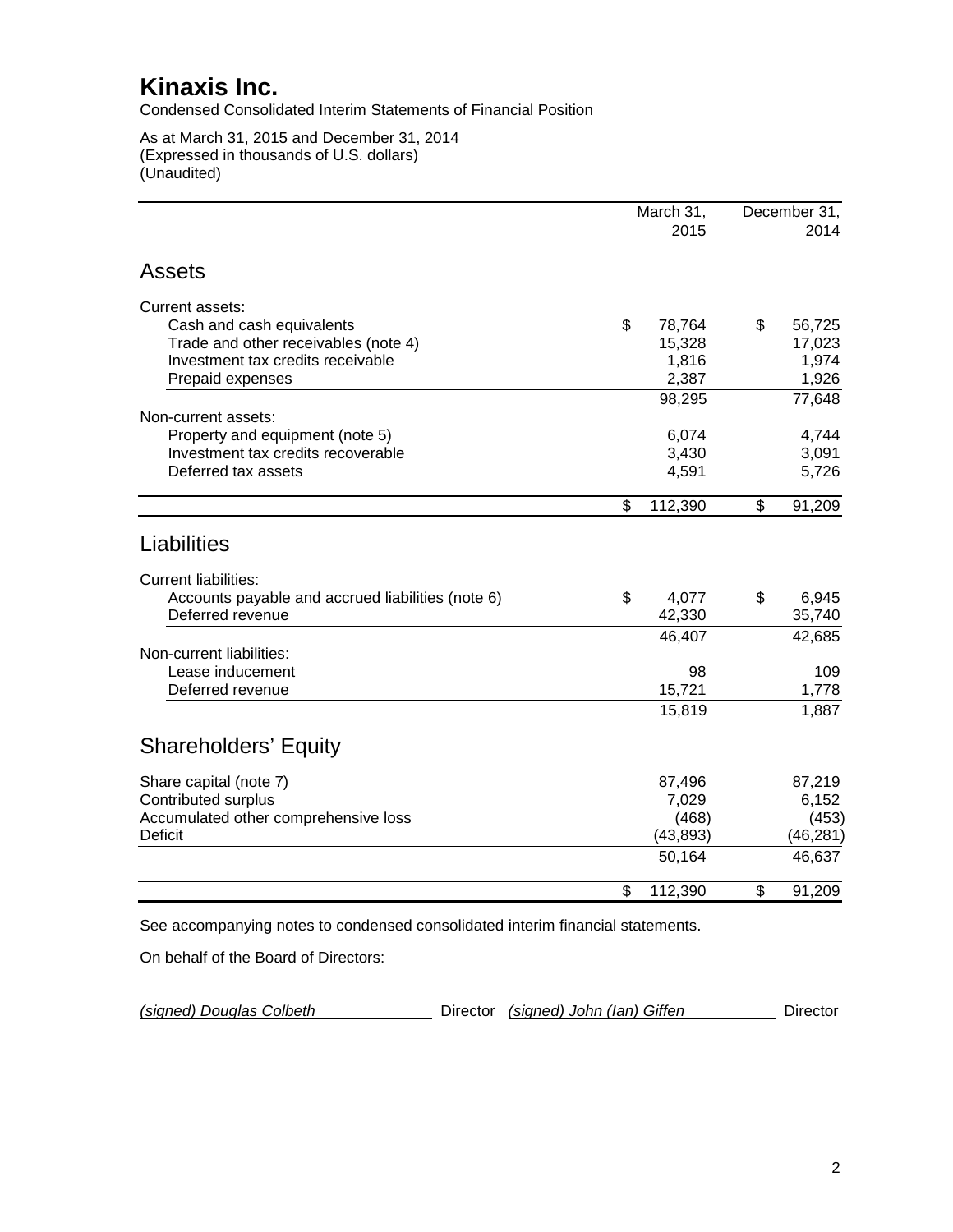Condensed Consolidated Interim Statements of Comprehensive Income

For the three months ended March 31, 2015 and 2014 (Expressed in thousands of U.S. dollars, except share and per share data) (Unaudited)

| \$19,711<br>\$<br>15,623<br>Revenue (note 9)<br>Cost of revenue<br>5,805<br>4,829<br>10,794<br>Gross profit<br>13,906<br>Operating expenses:<br>Selling and marketing<br>3,053<br>3,799<br>Research and development (note 10)<br>2,959<br>3,671<br>1,633<br>General and administrative<br>2,188<br>7,645<br>9,658<br>3,149<br>4,248<br>Other income (expense):<br>Loss due to change in fair value of redeemable<br>preferred shares<br>(179)<br>Foreign exchange (loss) gain<br>(479)<br>47<br>Net finance income (expense)<br>24<br>(257)<br>(455)<br>(389)<br>Profit before income taxes<br>3,793<br>2,760<br>Income tax expense:<br>Current<br>270<br>206<br>Deferred<br>1,135<br>597<br>1,405<br>803<br>Profit<br>1,957<br>2,388<br>Other comprehensive income (loss)<br>Items that are or may be reclassified subsequently to profit or loss:<br>Foreign currency translation differences - foreign operations<br>15<br>(15)<br>2,373<br>\$<br>\$<br>1,972<br>Total comprehensive income<br>\$<br>0.10<br>\$<br>0.15<br>Basic earnings per share<br>23,759,940<br>Weighted average number of basic common shares (note 8)<br>13,279,075<br>Diluted earnings per share<br>0.10<br>0.10<br>19,679,029 |                                                           | 2015       | 2014 |
|-----------------------------------------------------------------------------------------------------------------------------------------------------------------------------------------------------------------------------------------------------------------------------------------------------------------------------------------------------------------------------------------------------------------------------------------------------------------------------------------------------------------------------------------------------------------------------------------------------------------------------------------------------------------------------------------------------------------------------------------------------------------------------------------------------------------------------------------------------------------------------------------------------------------------------------------------------------------------------------------------------------------------------------------------------------------------------------------------------------------------------------------------------------------------------------------------------------|-----------------------------------------------------------|------------|------|
|                                                                                                                                                                                                                                                                                                                                                                                                                                                                                                                                                                                                                                                                                                                                                                                                                                                                                                                                                                                                                                                                                                                                                                                                           |                                                           |            |      |
|                                                                                                                                                                                                                                                                                                                                                                                                                                                                                                                                                                                                                                                                                                                                                                                                                                                                                                                                                                                                                                                                                                                                                                                                           |                                                           |            |      |
|                                                                                                                                                                                                                                                                                                                                                                                                                                                                                                                                                                                                                                                                                                                                                                                                                                                                                                                                                                                                                                                                                                                                                                                                           |                                                           |            |      |
|                                                                                                                                                                                                                                                                                                                                                                                                                                                                                                                                                                                                                                                                                                                                                                                                                                                                                                                                                                                                                                                                                                                                                                                                           |                                                           |            |      |
|                                                                                                                                                                                                                                                                                                                                                                                                                                                                                                                                                                                                                                                                                                                                                                                                                                                                                                                                                                                                                                                                                                                                                                                                           |                                                           |            |      |
|                                                                                                                                                                                                                                                                                                                                                                                                                                                                                                                                                                                                                                                                                                                                                                                                                                                                                                                                                                                                                                                                                                                                                                                                           |                                                           |            |      |
|                                                                                                                                                                                                                                                                                                                                                                                                                                                                                                                                                                                                                                                                                                                                                                                                                                                                                                                                                                                                                                                                                                                                                                                                           |                                                           |            |      |
|                                                                                                                                                                                                                                                                                                                                                                                                                                                                                                                                                                                                                                                                                                                                                                                                                                                                                                                                                                                                                                                                                                                                                                                                           |                                                           |            |      |
|                                                                                                                                                                                                                                                                                                                                                                                                                                                                                                                                                                                                                                                                                                                                                                                                                                                                                                                                                                                                                                                                                                                                                                                                           |                                                           |            |      |
|                                                                                                                                                                                                                                                                                                                                                                                                                                                                                                                                                                                                                                                                                                                                                                                                                                                                                                                                                                                                                                                                                                                                                                                                           |                                                           |            |      |
|                                                                                                                                                                                                                                                                                                                                                                                                                                                                                                                                                                                                                                                                                                                                                                                                                                                                                                                                                                                                                                                                                                                                                                                                           |                                                           |            |      |
|                                                                                                                                                                                                                                                                                                                                                                                                                                                                                                                                                                                                                                                                                                                                                                                                                                                                                                                                                                                                                                                                                                                                                                                                           |                                                           |            |      |
|                                                                                                                                                                                                                                                                                                                                                                                                                                                                                                                                                                                                                                                                                                                                                                                                                                                                                                                                                                                                                                                                                                                                                                                                           |                                                           |            |      |
|                                                                                                                                                                                                                                                                                                                                                                                                                                                                                                                                                                                                                                                                                                                                                                                                                                                                                                                                                                                                                                                                                                                                                                                                           |                                                           |            |      |
|                                                                                                                                                                                                                                                                                                                                                                                                                                                                                                                                                                                                                                                                                                                                                                                                                                                                                                                                                                                                                                                                                                                                                                                                           |                                                           |            |      |
|                                                                                                                                                                                                                                                                                                                                                                                                                                                                                                                                                                                                                                                                                                                                                                                                                                                                                                                                                                                                                                                                                                                                                                                                           |                                                           |            |      |
|                                                                                                                                                                                                                                                                                                                                                                                                                                                                                                                                                                                                                                                                                                                                                                                                                                                                                                                                                                                                                                                                                                                                                                                                           |                                                           |            |      |
|                                                                                                                                                                                                                                                                                                                                                                                                                                                                                                                                                                                                                                                                                                                                                                                                                                                                                                                                                                                                                                                                                                                                                                                                           |                                                           |            |      |
|                                                                                                                                                                                                                                                                                                                                                                                                                                                                                                                                                                                                                                                                                                                                                                                                                                                                                                                                                                                                                                                                                                                                                                                                           |                                                           |            |      |
|                                                                                                                                                                                                                                                                                                                                                                                                                                                                                                                                                                                                                                                                                                                                                                                                                                                                                                                                                                                                                                                                                                                                                                                                           |                                                           |            |      |
|                                                                                                                                                                                                                                                                                                                                                                                                                                                                                                                                                                                                                                                                                                                                                                                                                                                                                                                                                                                                                                                                                                                                                                                                           |                                                           |            |      |
|                                                                                                                                                                                                                                                                                                                                                                                                                                                                                                                                                                                                                                                                                                                                                                                                                                                                                                                                                                                                                                                                                                                                                                                                           |                                                           |            |      |
|                                                                                                                                                                                                                                                                                                                                                                                                                                                                                                                                                                                                                                                                                                                                                                                                                                                                                                                                                                                                                                                                                                                                                                                                           |                                                           |            |      |
|                                                                                                                                                                                                                                                                                                                                                                                                                                                                                                                                                                                                                                                                                                                                                                                                                                                                                                                                                                                                                                                                                                                                                                                                           |                                                           |            |      |
|                                                                                                                                                                                                                                                                                                                                                                                                                                                                                                                                                                                                                                                                                                                                                                                                                                                                                                                                                                                                                                                                                                                                                                                                           |                                                           |            |      |
|                                                                                                                                                                                                                                                                                                                                                                                                                                                                                                                                                                                                                                                                                                                                                                                                                                                                                                                                                                                                                                                                                                                                                                                                           |                                                           |            |      |
|                                                                                                                                                                                                                                                                                                                                                                                                                                                                                                                                                                                                                                                                                                                                                                                                                                                                                                                                                                                                                                                                                                                                                                                                           |                                                           |            |      |
|                                                                                                                                                                                                                                                                                                                                                                                                                                                                                                                                                                                                                                                                                                                                                                                                                                                                                                                                                                                                                                                                                                                                                                                                           |                                                           |            |      |
|                                                                                                                                                                                                                                                                                                                                                                                                                                                                                                                                                                                                                                                                                                                                                                                                                                                                                                                                                                                                                                                                                                                                                                                                           |                                                           |            |      |
|                                                                                                                                                                                                                                                                                                                                                                                                                                                                                                                                                                                                                                                                                                                                                                                                                                                                                                                                                                                                                                                                                                                                                                                                           |                                                           |            |      |
|                                                                                                                                                                                                                                                                                                                                                                                                                                                                                                                                                                                                                                                                                                                                                                                                                                                                                                                                                                                                                                                                                                                                                                                                           | Weighted average number of diluted common shares (note 8) | 25,133,286 |      |

See accompanying notes to condensed consolidated interim financial statements.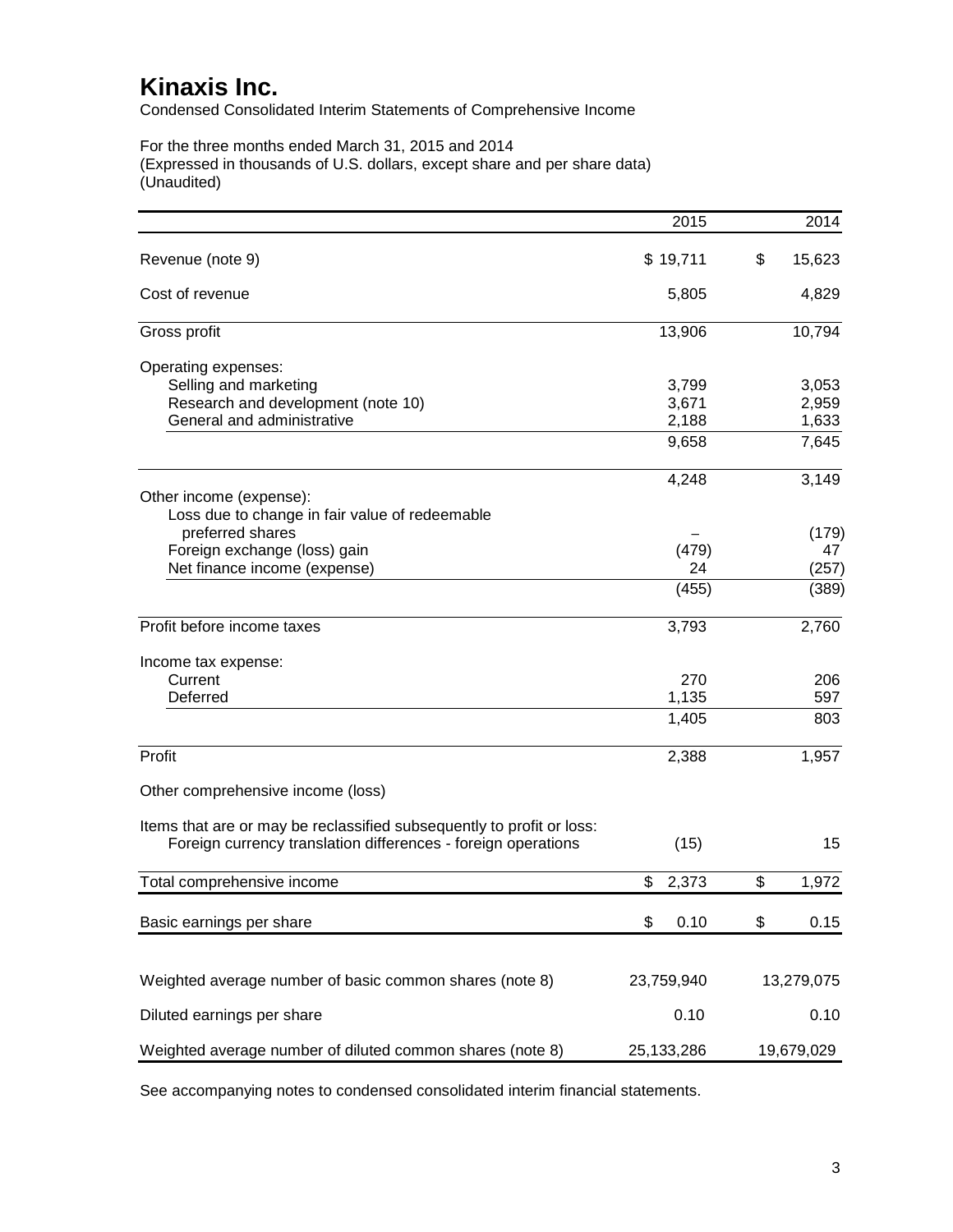Condensed Consolidated Interim Statements of Changes in Shareholders' Equity (Deficiency)

For the three months ended March 31, 2015 and 2014 (Expressed in thousands of U.S. dollars) (Unaudited)

|                                |     |         |             | Accumulated<br>other |                 |                 |
|--------------------------------|-----|---------|-------------|----------------------|-----------------|-----------------|
|                                |     | Share   | Contributed | comprehensive        |                 | Total equity    |
|                                |     | capital | surplus     | loss                 | Deficit         | (deficiency)    |
| Balance, December 31, 2013     | \$  | 9,902   | \$<br>3,948 | \$<br>(360)          | \$<br>(87,070)  | \$<br>(73, 580) |
| Profit                         |     |         |             |                      | 1,957           | 1,957           |
| Other comprehensive income     |     |         |             | 15                   |                 | 15              |
| Total comprehensive income     |     |         |             | 15                   | 1,957           | 1,972           |
| Shares issued for cash         |     | 585     |             |                      |                 | 585             |
| Share options exercised        |     | 280     |             |                      |                 | 280             |
| Share based payments           |     |         | 388         |                      |                 | 388             |
| Total shareholder transactions |     | 865     | 388         |                      |                 | 1,253           |
| Balance, March 31, 2014        | \$  | 10,767  | \$<br>4,336 | \$<br>(345)          | \$<br>(85, 113) | \$<br>(70, 355) |
| Balance, December 31, 2014     | \$. | 87,219  | \$<br>6,152 | \$<br>(453)          | \$<br>(46, 281) | \$<br>46,637    |
| Profit                         |     |         |             |                      | 2,388           | 2,388           |
| Other comprehensive loss       |     |         |             | (15)                 |                 | (15)            |
| Total comprehensive income     |     |         |             | (15)                 | 2,388           | 2,373           |
| Share options exercised        |     | 277     | (87)        |                      |                 | 190             |
| Share based payments           |     |         | 964         |                      |                 | 964             |
| Total shareholder transactions |     | 277     | 877         |                      |                 | 1,154           |
| Balance, March 31, 2015        | \$  | 87,496  | \$<br>7,029 | \$<br>(468)          | \$<br>(43, 893) | \$<br>50,164    |

See accompanying notes to condensed consolidated interim financial statements.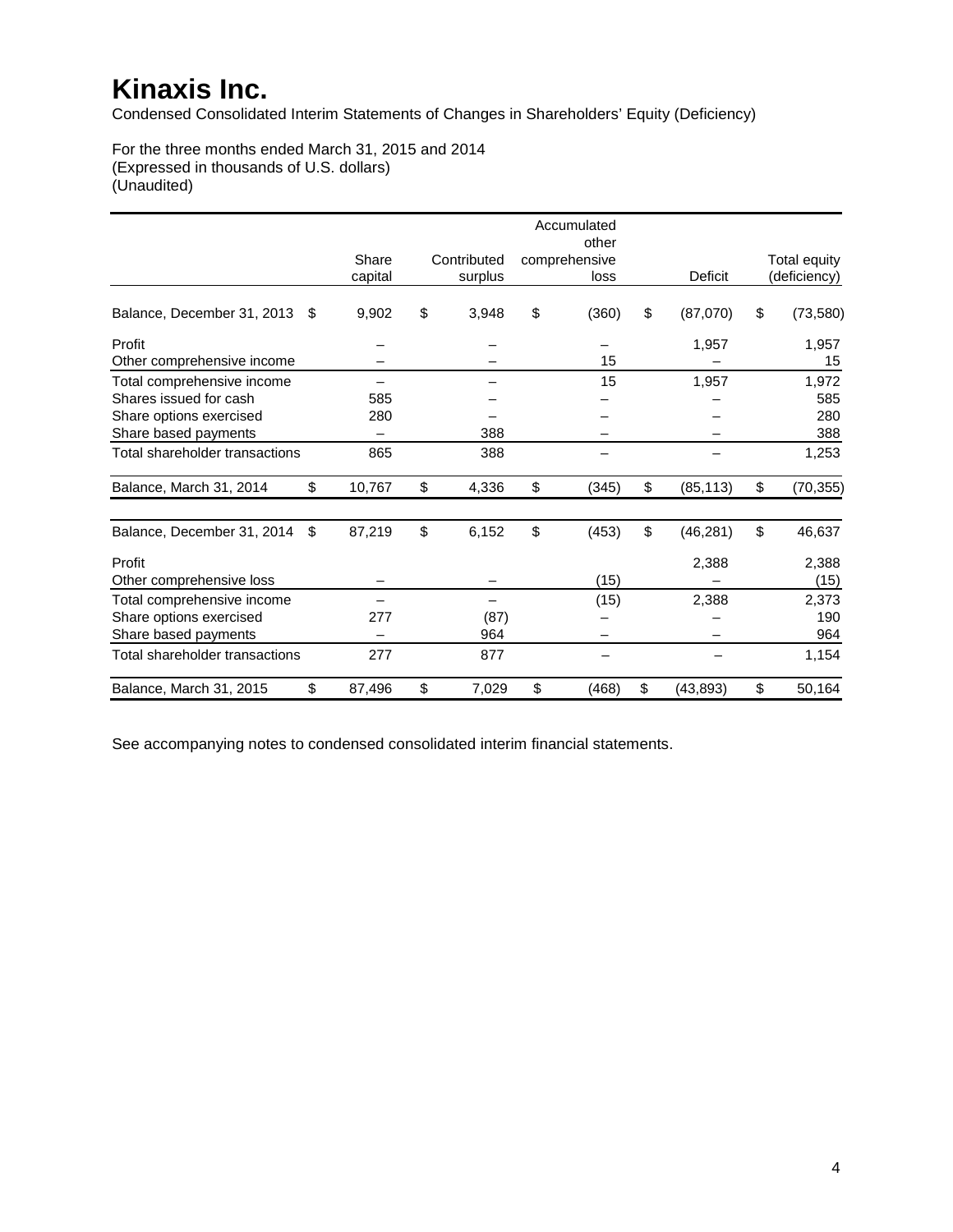Condensed Consolidated Interim Statements of Cash Flows

For the three months ended March 31, 2015 and 2014 (Expressed in thousands of U.S. dollars) (Unaudited)

|                                                        | 2015         |                         | 2014     |
|--------------------------------------------------------|--------------|-------------------------|----------|
| Cash flows from operating activities:                  |              |                         |          |
| Profit                                                 | \$<br>2,388  | \$                      | 1,957    |
| Items not affecting cash:                              |              |                         |          |
| Depreciation of property and equipment                 | 354          |                         | 240      |
| Loss due to change in fair value of                    |              |                         |          |
| redeemable preferred shares                            |              |                         | 179      |
| Share-based compensation                               | 964          |                         | 388      |
| Amortization of lease inducement                       | (11)         |                         | (12)     |
| Long-term investment tax credits recoverable           | (339)        |                         | (249)    |
| Income tax expense                                     | 1,405        |                         | 803      |
| Change in operating assets and liabilities (note 11)   | 19,210       |                         | (2, 559) |
| Interest paid                                          |              |                         | (53)     |
| Income taxes paid                                      | (356)        |                         | (350)    |
|                                                        | 23,615       |                         | 344      |
| Cash flows from investing activities:                  |              |                         |          |
| Purchase of property and equipment (note 5)            | (1,684)      |                         | (889)    |
| Cash flows from financing activities:                  |              |                         |          |
| Non-Voting Common Shares issued and share              |              |                         |          |
| subscriptions received                                 |              |                         | 865      |
| <b>Common Shares issued</b>                            | 190          |                         |          |
| Issuance of long-term debt                             |              |                         | 5,000    |
|                                                        | 190          |                         | 5,865    |
| Increase in cash and cash equivalents                  | 22,121       |                         | 5,320    |
| Cash and cash equivalents, beginning of period         | 56,725       |                         | 13,804   |
|                                                        |              |                         |          |
| Effects of exchange rates on cash and cash equivalents | (82)         |                         | 64       |
| Cash and cash equivalents, end of period               | \$<br>78,764 | $\overline{\mathbf{S}}$ | 19,188   |

See accompanying notes to condensed consolidated interim financial statements.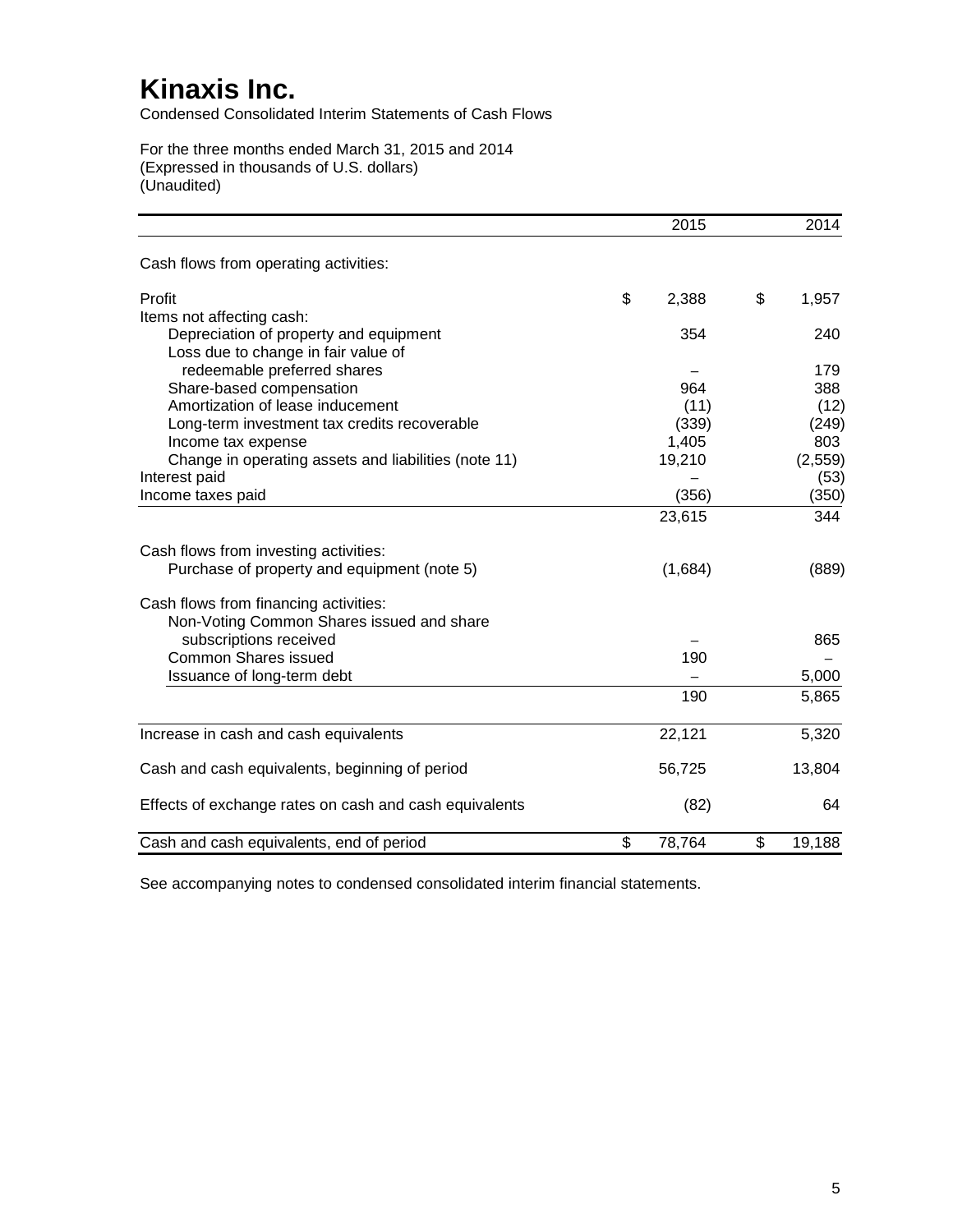Notes to Condensed Consolidated Interim Financial Statements

For the three months ended March 31, 2015 and March 31, 2014 (Expressed in thousands of U.S. dollars, except share and per share amounts) (Unaudited)

#### **1. Corporate information:**

Kinaxis Inc., (the "Company") is incorporated under the Canada Business Corporations Act and domiciled in Ontario, Canada. The address of the Company's registered office is 700 Silver Seven Road, Ottawa, Ontario. The consolidated financial statements of the Company as at March 31, 2015 and for the three months ended March 31, 2015 and 2014 comprise the Company and its subsidiaries.

Kinaxis is a leading provider of cloud-based subscription software that enables its customers to improve and accelerate analysis and decision-making across their supply chain operations. Kinaxis is a global enterprise with offices in Chicago, United States; Tokyo, Japan; Hong Kong, China; Eindhoven, The Netherlands; and Ottawa, Canada.

### **2. Basis of preparation:**

(a) Statement of compliance:

The unaudited condensed consolidated interim financial statements have been prepared in accordance with International Accounting Standard 34 *Interim Financial Reporting* as issued by the International Accounting Standards Board ("IASB"). They do not include all the information required for a complete set of financial statements prepared in accordance with International Financial Reporting Standards ("IFRS") and should be read in conjunction with the annual consolidated financial statements of the Company as at and for the year ended December 31, 2014. However, selected explanatory notes are included to explain events and transactions that are significant to an understanding of the changes in the Company's financial position and performance since the last annual consolidated financial statements as at and for the year ended December 31, 2014.

The unaudited condensed consolidated interim financial statements were authorized for issue by the Board of Directors on May 6, 2015.

(b) Use of estimates and judgments:

In preparing these unaudited condensed consolidated interim financial statements, Management makes judgements, estimates and assumptions that affect the application of accounting policies and the reported amounts of assets and liabilities, income and expense. Actual results may differ from these estimates.

The significant judgements made by Management in applying the Company's accounting policies and the key sources of estimation uncertainty were the same as those that applied to the consolidated financial statements as at and for the year ended December 31, 2014.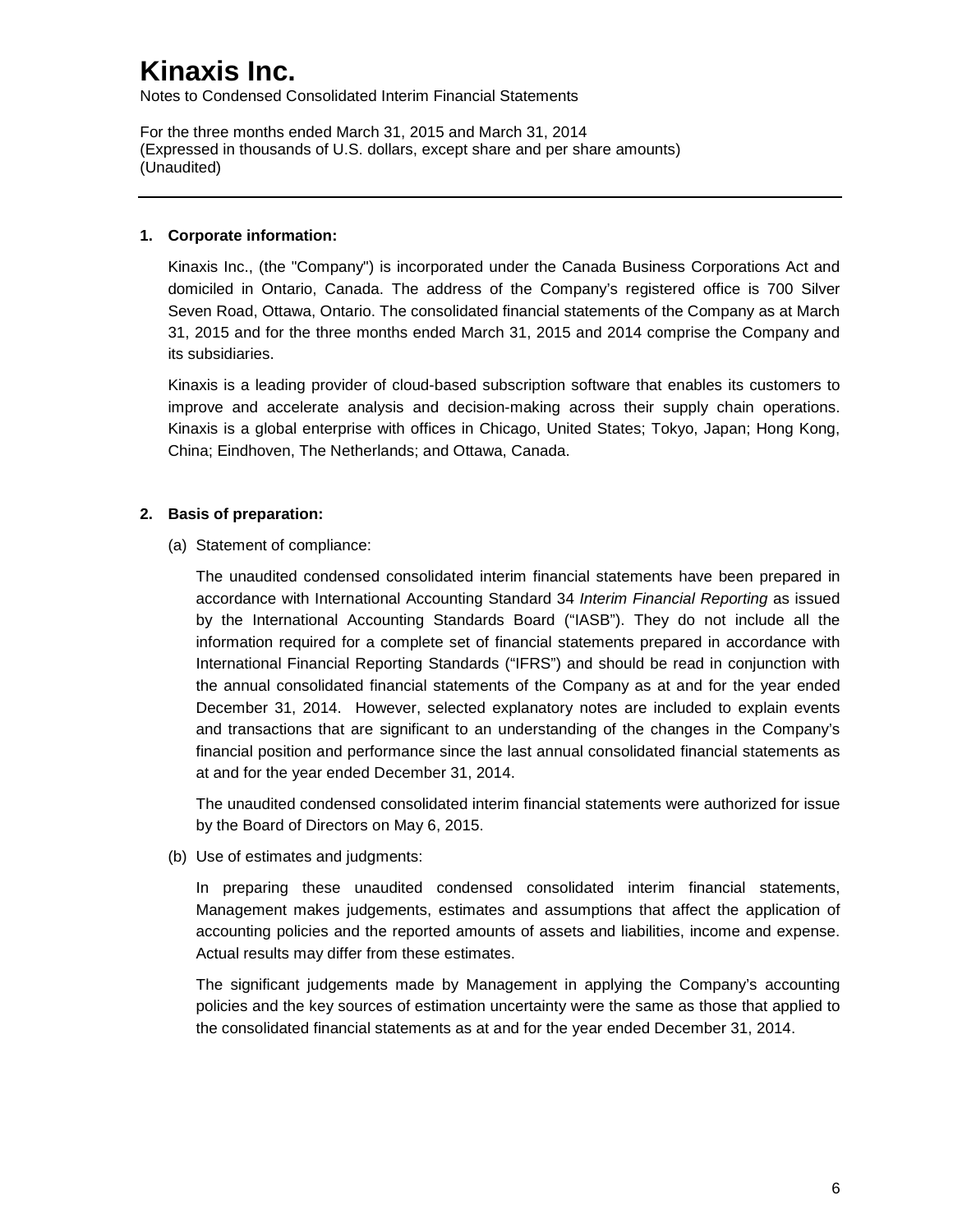Notes to Condensed Consolidated Interim Financial Statements

For the three months ended March 31, 2015 and March 31, 2014 (Expressed in thousands of U.S. dollars, except share and per share amounts) (Unaudited)

#### **3. Significant accounting policies:**

The accounting policies applied in these unaudited condensed consolidated interim financial statements are the same as those applied in the Company's consolidated financial statements as at and for the year ended December 31, 2014.

(c) Standards and interpretations in issue not yet adopted:

The following is a list of standards and amendments that have been issued but not yet adopted by the Company.

IFRS 9: Financial Instruments

In July 2014, the IASB issued the final version of IFRS 9, bringing together the classification and measurement, impairment and hedge accounting phases of the project to replace IAS 39, Financial Instruments: Recognition and Measurement. This standard simplifies the classification of a financial asset as either at amortized cost or at fair value as opposed to the multiple classifications which were permitted under IAS 39. This standard also requires the use of a single impairment method as opposed to the multiple methods in IAS 39. The approach in IFRS 9 is based on how an entity manages its financial instruments in the context of its business model and the contractual cash flow characteristics of the financial assets. The standard also adds guidance on the classification and measurement of financial liabilities. IFRS 9 is to be applied retrospectively for annual periods beginning on or after January 1, 2018. Early application is permitted. The Company does not intend to adopt this standard early and is currently evaluating the impact of adopting this standard on the consolidated financial statements.

IFRS 15: Revenue from Contracts with Customers

In May 2014, the International Accounting Standards Board issued IFRS 15, Revenue from Contracts with Customers, which provides a single, principles-based five-step model for revenue recognition to be applied to all customer contracts, and requires enhanced disclosures. This standard is effective January 1, 2017 and allows early adoption. The Company does not intend to adopt this standard in fiscal 2015 and is currently evaluating the impact of adopting this standard on the consolidated financial statements.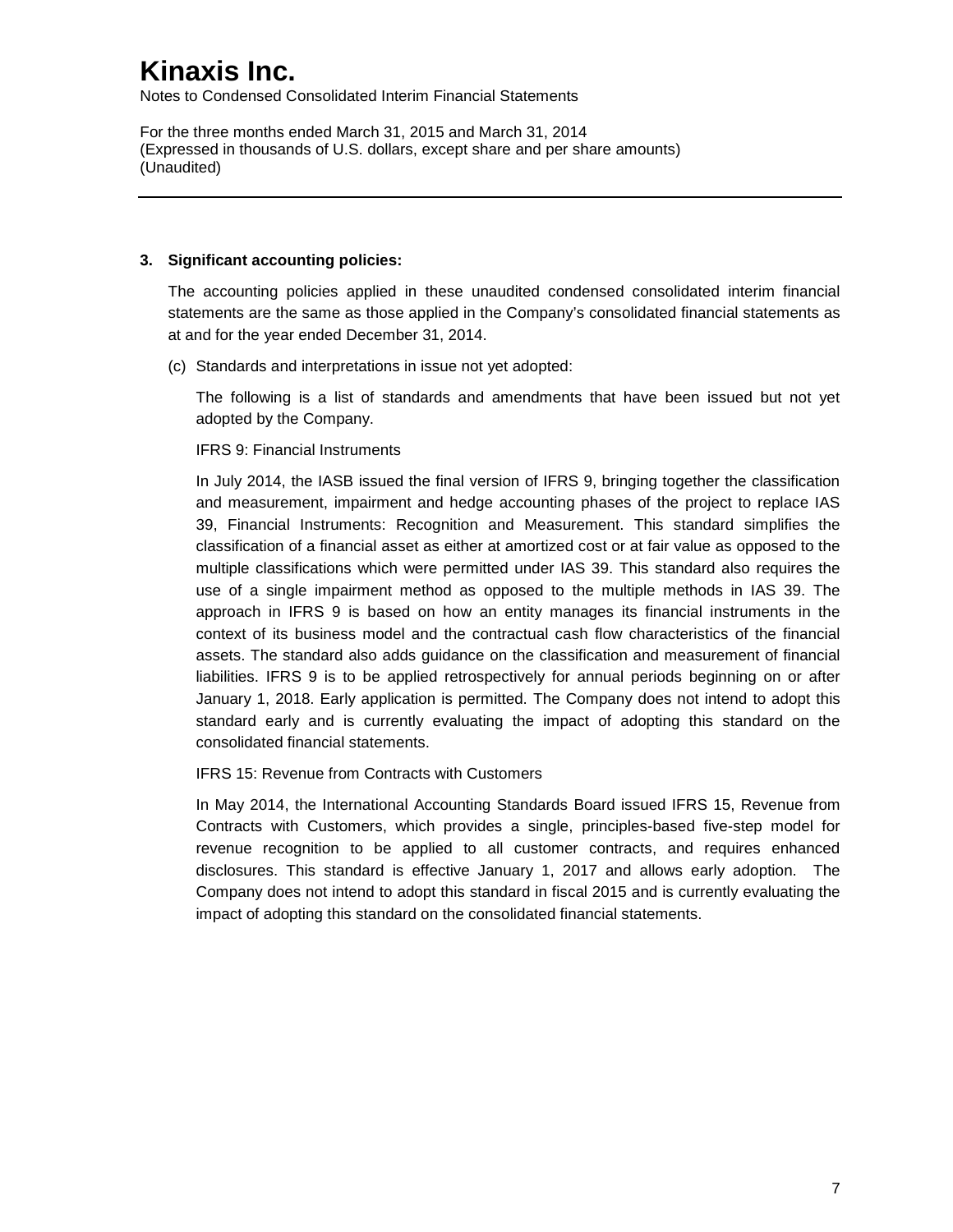Notes to Condensed Consolidated Interim Financial Statements

For the three months ended March 31, 2015 and March 31, 2014 (Expressed in thousands of U.S. dollars, except share and per share amounts) (Unaudited)

#### **4. Accounts receivable:**

|                                    |     | March 31,<br>2015 |   | December 31,<br>2014 |
|------------------------------------|-----|-------------------|---|----------------------|
| Trade accounts receivable<br>Other | \$. | 14,419<br>909     |   | 16,387<br>636        |
|                                    | S   | 15,328            | S | 17,023               |

There have been no balances written off for the three months ended March 31, 2015 or March 31, 2014 or any allowance for doubtful accounts recorded as at March 31, 2015 or December 31, 2014.

### **5. Property and equipment:**

|                       |             |           | Office        |              |           | Total        |
|-----------------------|-------------|-----------|---------------|--------------|-----------|--------------|
|                       | Computer    | Computer  | furniture and | Leasehold    |           | property and |
| Cost                  | equipment   | software  | equipment     | improvements |           | equipment    |
|                       |             |           |               |              |           |              |
| Balance, December 31, |             |           |               |              |           |              |
| 2014                  | \$<br>7,052 | \$<br>959 | \$<br>894     | \$<br>2,196  | \$        | 11,101       |
| Additions             | 1,665       | 3         |               | 16           |           | 1,684        |
| Balance, March        |             |           |               |              |           |              |
| 31, 2015              | \$<br>8,717 | \$<br>962 | \$<br>894     | \$<br>2,212  | \$        | 12,785       |
|                       |             |           |               |              |           |              |
|                       |             |           | Office        |              |           | Total        |
| Accumulated           | Computer    | Computer  | furniture and | Leasehold    |           | property and |
| depreciation          | equipment   | software  | equipment     | improvements | equipment |              |
|                       |             |           |               |              |           |              |
| Balance, December 31, |             |           |               |              |           |              |
| 2014                  | \$<br>2,915 | \$<br>509 | \$<br>846     | \$<br>2,087  | \$        | 6,357        |
| Depreciation          | 303         | 37        | 5             | 9            |           | 354          |
| Balance, March        |             |           |               |              |           |              |
| 31, 2015              | \$<br>3,218 | \$<br>546 | \$<br>851     | \$<br>2,096  | \$        | 6,711        |
|                       |             |           |               |              |           |              |
|                       |             |           | Office        |              |           | Total        |
| Carrying              | Computer    | Computer  | furniture and | Leasehold    |           | property and |
| value                 | equipment   | software  | equipment     | improvements |           | equipment    |
|                       |             |           |               |              |           |              |
| December 31, 2014     | \$<br>4,137 | \$<br>450 | \$<br>48      | \$<br>109    | \$        | 4,744        |
| March 31, 2015        | 5,499       | 416       | 43            | 116          |           | 6,074        |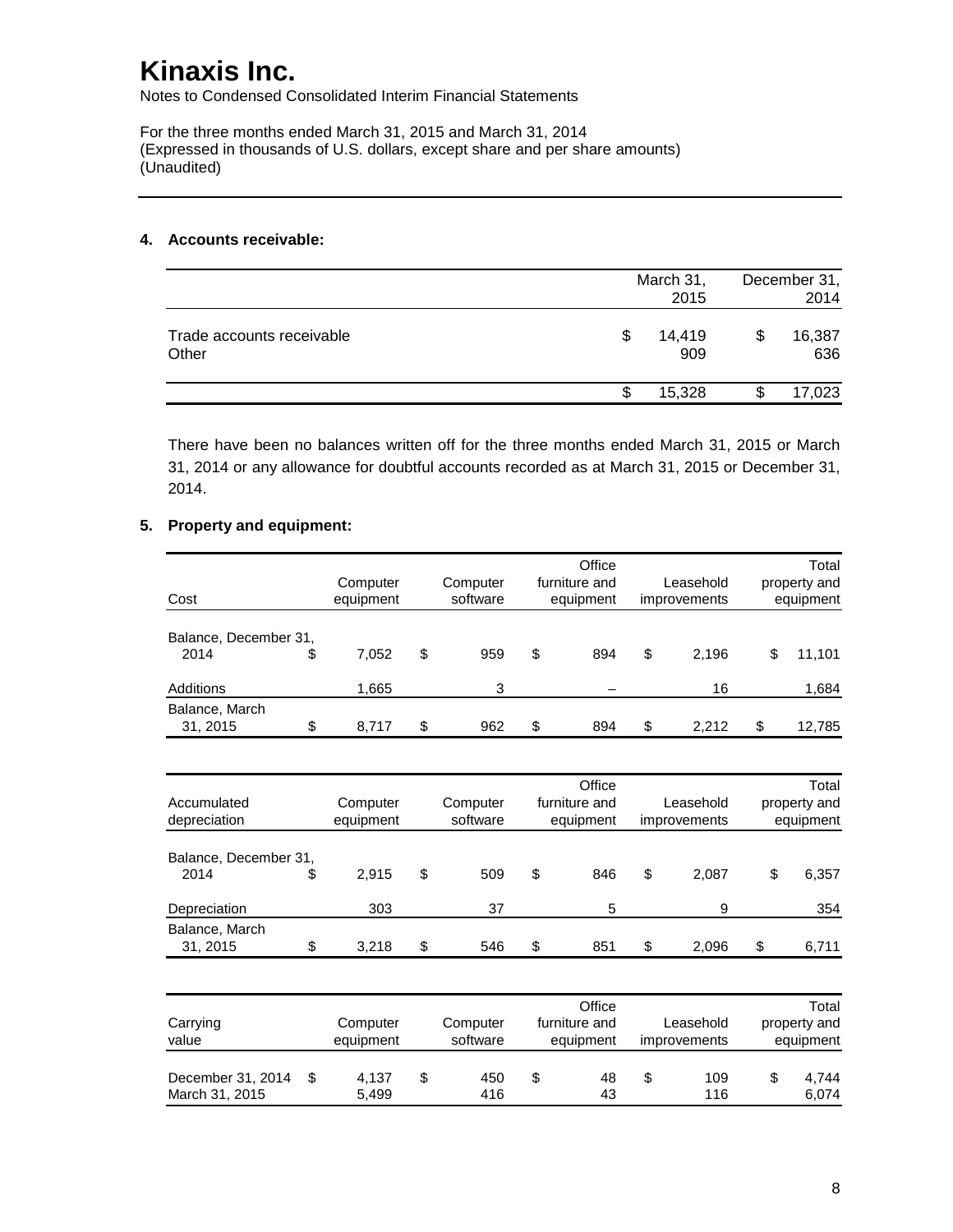Notes to Condensed Consolidated Interim Financial Statements

For the three months ended March 31, 2015 and March 31, 2014 (Expressed in thousands of U.S. dollars, except share and per share amounts) (Unaudited)

### **5. Property and equipment (continued):**

The following table presents the depreciation expense by function for the three months ended March 31:

|                                                                                                    |     | 2015            |   | 2014                 |
|----------------------------------------------------------------------------------------------------|-----|-----------------|---|----------------------|
| Cost of revenue<br>Selling and marketing<br>Research and development<br>General and administrative | \$. | 211<br>77<br>65 | S | 112<br>հ<br>60<br>66 |
|                                                                                                    |     | 354             |   | 240                  |

### **6. Accounts payable and accrued liabilities:**

|                                                      |    | March 31,<br>2015 | December 31,<br>2014 |
|------------------------------------------------------|----|-------------------|----------------------|
| Trade accounts payable<br><b>Accrued liabilities</b> | \$ | 367<br>3,710      | \$<br>637<br>6,308   |
|                                                      | S  | 4.077             | 6,945                |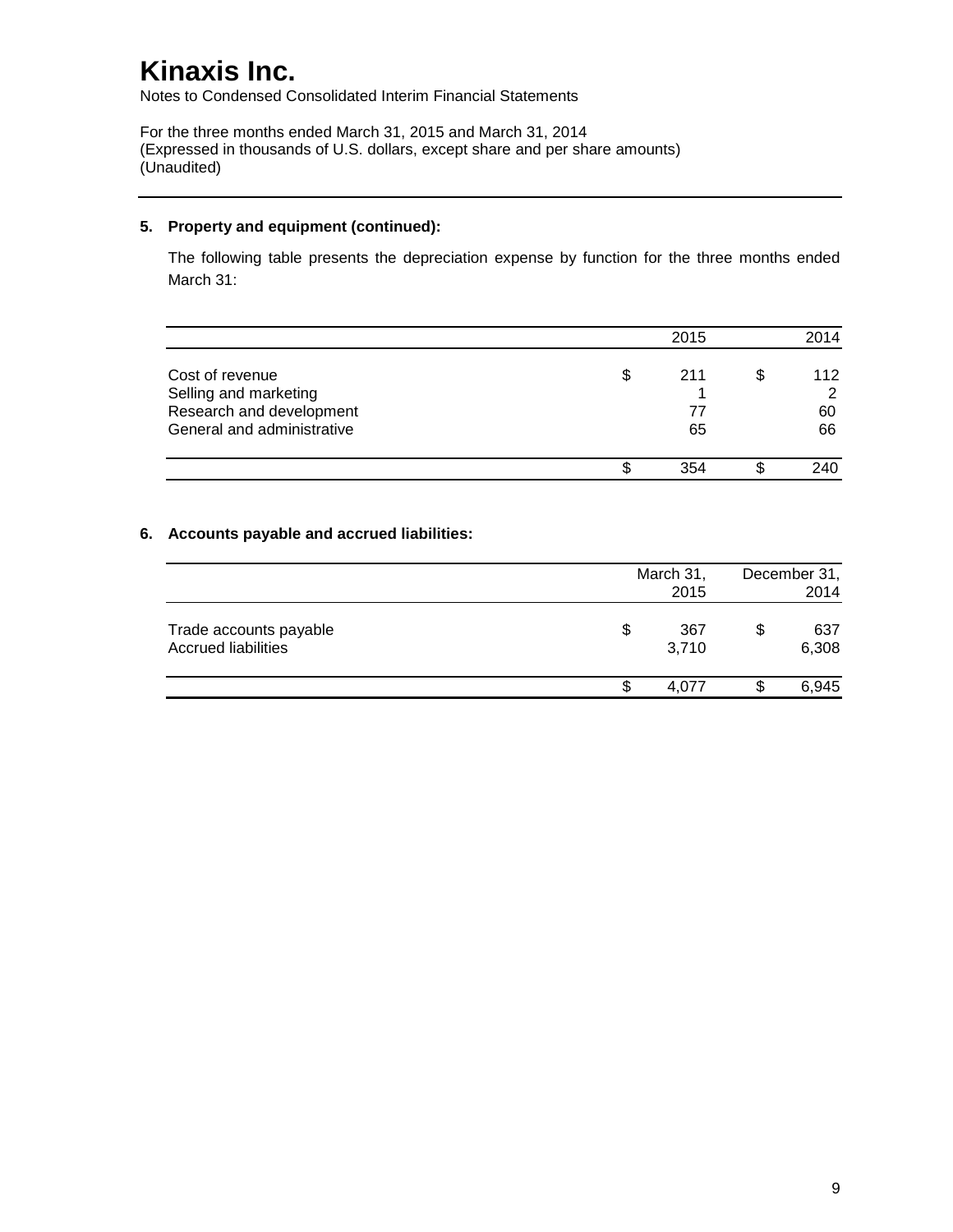Notes to Condensed Consolidated Interim Financial Statements

For the three months ended March 31, 2015 and March 31, 2014 (Expressed in thousands of U.S. dollars, except share and per share amounts) (Unaudited)

#### **7. Share capital:**

#### *Authorized*

The Company is authorized to issue an unlimited number of Common Shares.

*Issued:*

|                                                        |               | Common shares |               |    | Non-voting<br>common shares |
|--------------------------------------------------------|---------------|---------------|---------------|----|-----------------------------|
|                                                        | <b>Shares</b> | Amount        | <b>Shares</b> |    | Amount                      |
| Shares outstanding at<br>December 31, 2013             | 7,674,049     | \$<br>4,252   | 5,332,504     | \$ | 5,650                       |
| Shares issued for cash<br>Shares issued from exercised |               |               | 60,000        |    | 585                         |
| options                                                |               |               | 271,805       |    | 280                         |
| Shares outstanding at<br>March 31, 2014                | 7,674,049     | \$<br>4,252   | 5,664,309     | \$ | 6,515                       |
| Shares outstanding at                                  |               |               |               |    |                             |
| December 31, 2014                                      | 23,739,342    | \$<br>87,219  |               | \$ |                             |
| Shares issued from exercised<br>options                | 67,546        | 277           |               |    |                             |
| Shares outstanding at<br>March 31, 2015                | 23,806,888    | \$<br>87,496  |               | S  |                             |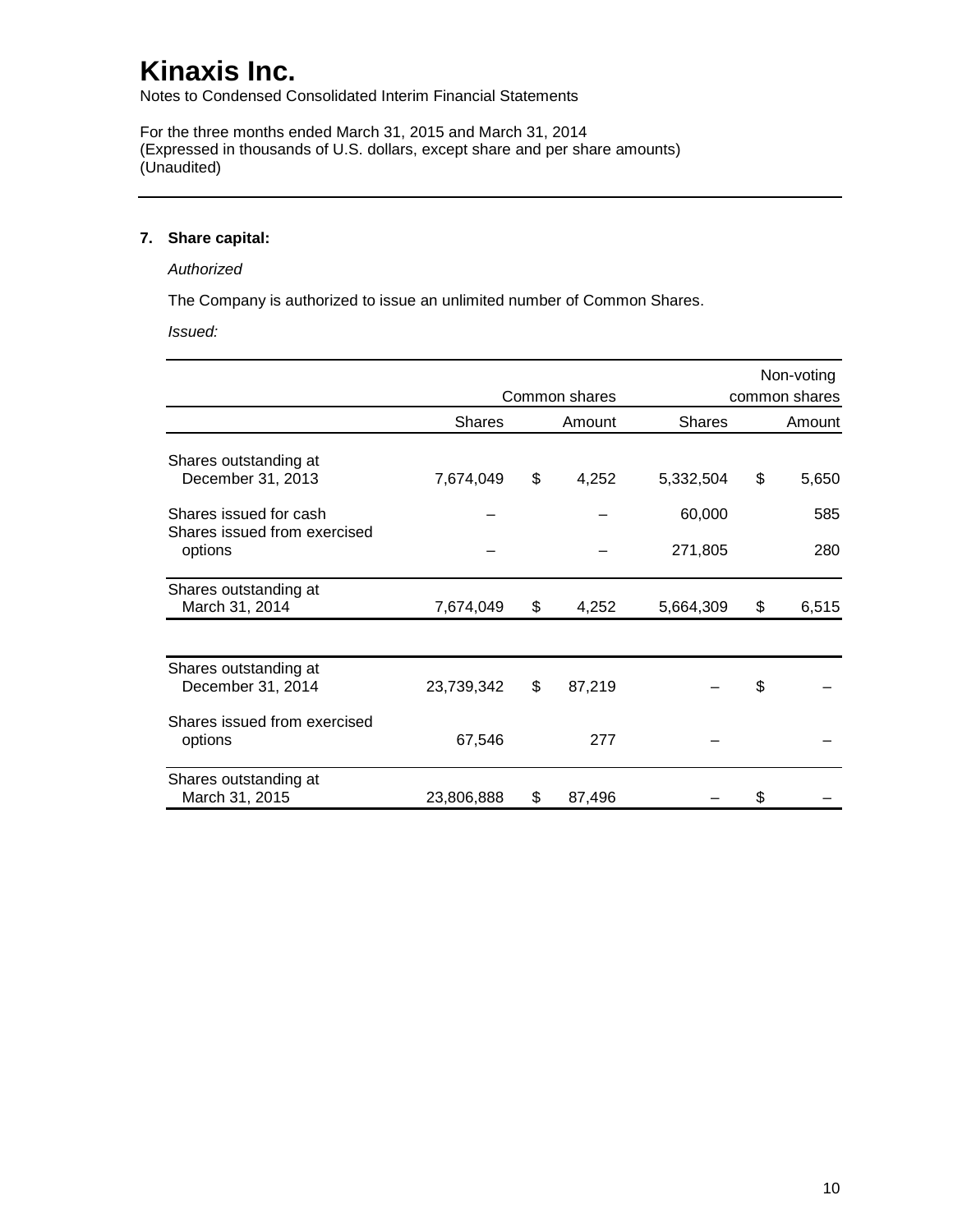Notes to Condensed Consolidated Interim Financial Statements

For the three months ended March 31, 2015 and March 31, 2014 (Expressed in thousands of U.S. dollars, except share and per share amounts) (Unaudited)

### **7. Share capital (continued):**

#### *Stock option plans*

A summary of the status of the plan is as follows:

|                      |               | March 31, 2015 |          |               | December 31, 2014 |          |
|----------------------|---------------|----------------|----------|---------------|-------------------|----------|
|                      |               |                | Weighted |               |                   | Weighted |
|                      |               |                | average  |               |                   | average  |
|                      | <b>Shares</b> | exercise price |          | <b>Shares</b> | exercise price    |          |
| Options outstanding, |               |                |          |               |                   |          |
| beginning of period  | 2,170,802     | \$             | 5.74     | 1,945,580     | \$                | 2.21     |
| Granted              | 147,000       |                | 20.47    | 865,000       |                   | 10.91    |
| Exercised            | (67, 546)     |                | 2.82     | (534,272)     |                   | 1.25     |
| Forfeited            | (1, 875)      |                | 1.60     | (102, 506)    |                   | 5.58     |
| Expired              |               |                |          | (3,000)       |                   | 3.20     |
| Options outstanding, |               |                |          |               |                   |          |
| end of period        | 2,248,381     | \$             | 6.80     | 2,170,802     | \$                | 5.74     |
| Options exercisable, |               |                |          |               |                   |          |
| end of period        | 1,074,809     | \$             | 3.35     | 880,642       | \$                | 2.26     |

The following table summarizes information about stock options outstanding at March 31, 2015:

|     |                | Options outstanding |                      |                     |             | Options exercisable |                     |
|-----|----------------|---------------------|----------------------|---------------------|-------------|---------------------|---------------------|
|     |                |                     | Weighted             |                     |             |                     |                     |
|     | Range          | Number              | average<br>remaining | Weighted<br>average | Number      |                     | Weighted<br>average |
|     | of exercise    | outstanding         | contractual          | exercise            | exercisable |                     | exercise            |
|     | prices         | at 03/31/15         | life                 | price               | at 03/31/15 |                     | price               |
|     |                |                     |                      |                     |             |                     |                     |
| \$. | 1.00 to 1.20   | 178,742             | 2.06                 | \$<br>1.06          | 178,742     | \$                  | 1.06                |
|     | 1.60 to 3.20   | 1,053,889           | 6.85                 | 2.61                | 733,567     |                     | 2.54                |
|     | 6.60 to 9.75   | 668,750             | 8.81                 | 9.56                | 162,500     |                     | 9.56                |
|     | 11.95 to 15.35 | 100,000             | 9.37                 | 13.63               |             |                     |                     |
|     | 15.70 to 20.47 | 247,000             | 9.82                 | 18.55               |             |                     |                     |
|     |                | 2,248,381           | 7.49                 | \$<br>6.80          | 1,074,809   | \$                  | 3.35                |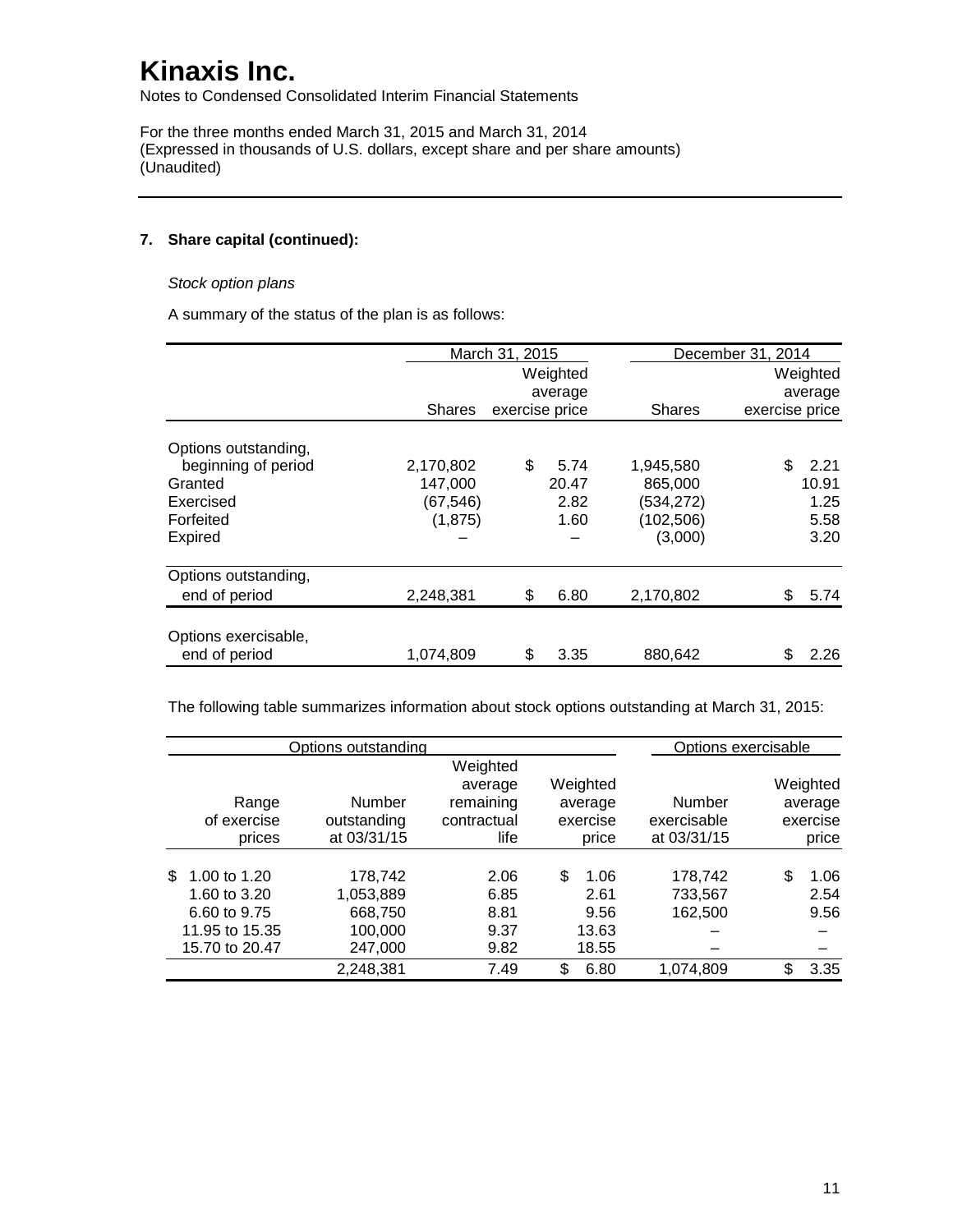Notes to Condensed Consolidated Interim Financial Statements

For the three months ended March 31, 2015 and March 31, 2014 (Expressed in thousands of U.S. dollars, except share and per share amounts) (Unaudited)

### **7. Share capital (continued):**

### *Stock option plans (continued)*

At March 31, 2015, there were 237,250 (December 31, 2014 - 384,250) stock options available for grant under the Plan. During the three months ended March 31, 2015, the Company granted 147,000 (year ended December 31, 2014 - 865,000) options and recorded share-based compensation expense for the three months ended March 31, 2015 of \$611 (three months ended March 31, 2014 - \$388) related to the vesting of options granted in 2015 and previous years. The per share weighted-average fair value of stock options granted during the three months ended March 31, 2015 was \$9.62 (three months ended March 31, 2014 - \$5.13) on the date of grant using the Black Scholes option-pricing model with the following weighted-average assumptions: exercise price is equal to the price of the underlying share, expected dividend yield 0%, risk-free interest rate of 1.91% (2014 - 1.89%), an expected life of 8 years (2014 - 8 years), and estimated volatility of 46% (2014 - 46%). Volatility is estimated by benchmarking to comparable publicly traded companies operating in a similar market segment. The forfeiture rate was estimated at 10% (2014 - 5%). The forfeiture rate is estimated based upon an analysis of actual forfeitures.

### *Share Unit Plan*

At March 31, 2015, there were 566,000 share units available for grant under the Plan. During the three months ended March 31, 2015, the Company granted 95,000 RSUs. There were 148,333 RSUs outstanding at March 31, 2015. Each RSU entitles the participant to receive one Common Share. The RSUs vest based over time in three equal annual tranches. The fair value of the RSUs granted during the three months ended March 31, 2015 was \$17.35 per unit using the fair value of a Common Share at time of grant. The Company recorded share-based compensation expense for the three months ended March 31, 2015 of \$197 (three months ended March 31, 2014 - \$NIL) related to the RSUs.

During the three months ended March 31, 2015, the Company granted 9,000 DSUs. There were 9,000 DSUs outstanding at March 31, 2015. Each DSU entitles the participant to receive one Common Share. The DSUs vest immediately as the participants are entitled to the shares upon termination of their service. The fair value of the DSUs granted was \$17.35 per unit using the fair value of a Common Share at time of grant. The Company recorded share-based compensation expense for the three months ended March 31, 2015 of \$156 (three months ended March 31, 2014 - \$NIL) related to the DSUs.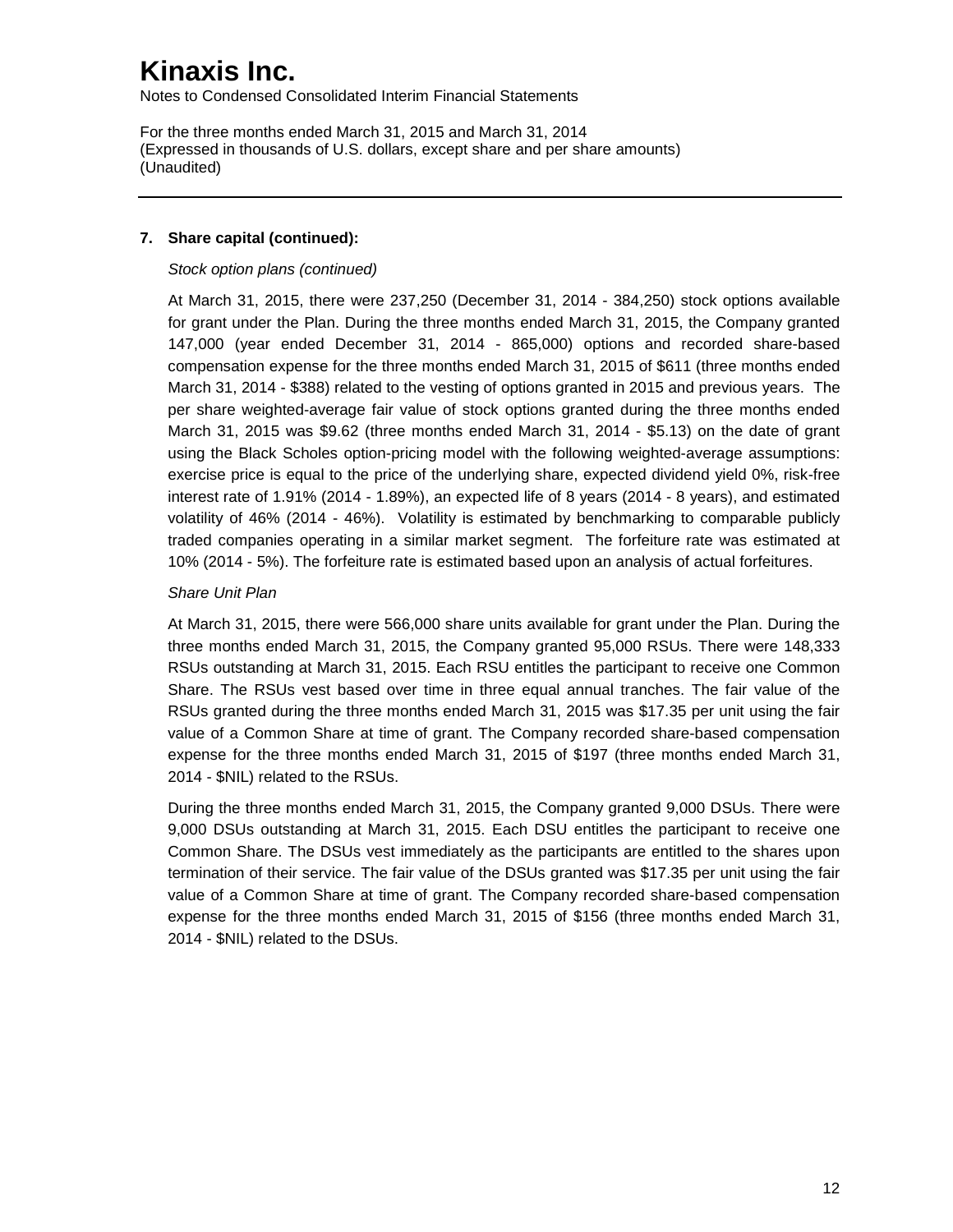Notes to Condensed Consolidated Interim Financial Statements

For the three months ended March 31, 2015 and March 31, 2014 (Expressed in thousands of U.S. dollars, except share and per share amounts) (Unaudited)

The following table presents the share-based payments expense by function for the three months ended March 31:

|                                                                                                    | 2015                           |   | 2014                    |
|----------------------------------------------------------------------------------------------------|--------------------------------|---|-------------------------|
| Cost of revenue<br>Selling and marketing<br>Research and development<br>General and administrative | \$<br>191<br>163<br>144<br>466 | S | 42<br>133<br>102<br>111 |
|                                                                                                    | 964                            | S | 388                     |

#### **8. Earnings per share:**

The following table summarizes the calculation of the weighted average number of basic and diluted common shares for the three months ended March 31:

|                                                     | 2015       | 2014       |
|-----------------------------------------------------|------------|------------|
| Issued common shares at beginning of period         | 23,739,342 | 13,006,553 |
| Effect of shares issued for cash                    |            | 60,000     |
| Effect of shares issued from exercise of options    | 20,598     | 212,522    |
| Weighted average number of basic common             |            |            |
| shares at March 31                                  | 23,759,940 | 13,279,075 |
| Effect of conversion or redeemable preferred shares |            | 5,111,918  |
| Effect of share options on issue                    | 1,329,329  | 1,288,036  |
| Effect of share units on issue                      | 44,017     |            |
| Weighted average number of diluted common           |            |            |
| shares at March 31                                  | 25,133,286 | 19.679.029 |

At March 31, 2015, 297,000 options (March 31, 2014 – 735,000 options) were excluded from the weighted average number of diluted common shares as their effect would have been anti-dilutive.

### **9. Revenue:**

|                                                                  |   | 2015                   | 2014                         |
|------------------------------------------------------------------|---|------------------------|------------------------------|
| Subscription<br>Professional services<br>Maintenance and support | S | 15,408<br>4,018<br>285 | \$<br>11,320<br>4,001<br>302 |
|                                                                  |   | 19.711                 | 15,623                       |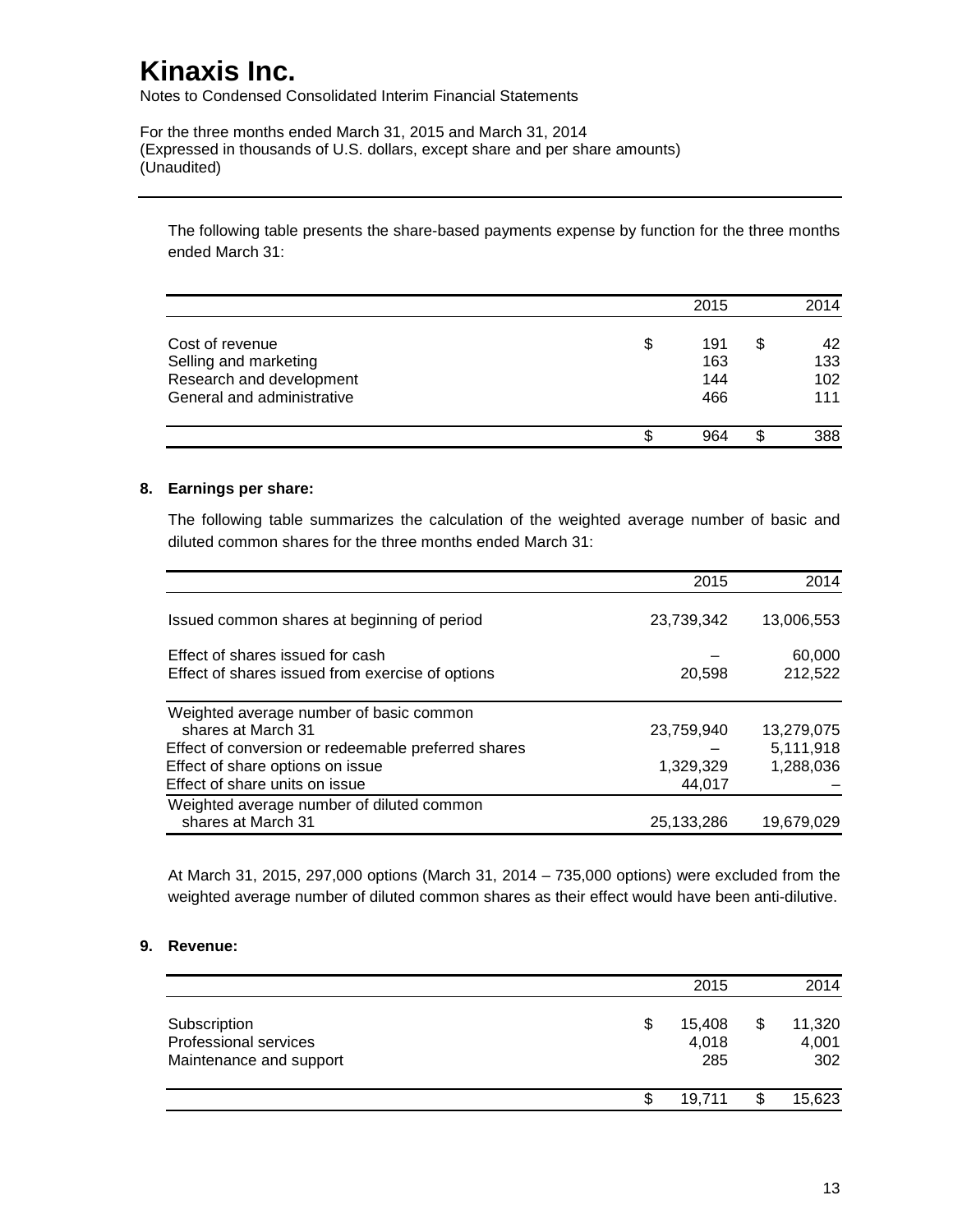Notes to Condensed Consolidated Interim Financial Statements

For the three months ended March 31, 2015 and March 31, 2014 (Expressed in thousands of U.S. dollars, except share and per share amounts) (Unaudited)

#### **10. Research and development:**

|                                                             | 2015           | 2014                 |
|-------------------------------------------------------------|----------------|----------------------|
| Research and development expenses<br>Investment tax credits | 4.010<br>(339) | \$<br>3,533<br>(574) |
|                                                             | 3.671          | 2,959                |

#### **11. Statement of cash flow:**

Changes in operating assets and liabilities:

|                                                                                                                                                    |    | 2015                                       |   | 2014                                        |
|----------------------------------------------------------------------------------------------------------------------------------------------------|----|--------------------------------------------|---|---------------------------------------------|
| Trade and other receivables<br>Investment tax credits receivable<br>Prepaid expenses<br>Trade payables and accrued liabilities<br>Deferred revenue | \$ | 1.631<br>158<br>(462)<br>(2,762)<br>20,645 | S | 3,706<br>(285)<br>(857)<br>(8,060)<br>2,937 |
|                                                                                                                                                    | ß. | 19.210                                     |   | (2.559)                                     |

#### **12. Financial instruments:**

(a) Fair value of financial instruments:

The fair value of financial assets and liabilities, together with their carrying amounts are as follows:

|                                                                                                                                                           |                                 |     | March 31,<br>2015         |                                 |     | December 31,<br>2014      |
|-----------------------------------------------------------------------------------------------------------------------------------------------------------|---------------------------------|-----|---------------------------|---------------------------------|-----|---------------------------|
|                                                                                                                                                           | Carrying                        |     | Fair                      | Carrying                        |     | Fair                      |
| <b>Financial assets</b>                                                                                                                                   | value                           |     | value                     | value                           |     | value                     |
| Loans and receivables,<br>measured at amortized cost:<br>Cash and cash equivalents<br>Trade and other receivables<br>Investment tax credits<br>receivable | \$<br>78,764<br>15.328<br>1.816 | \$  | 78,764<br>15,328<br>1,816 | \$<br>56,725<br>17,023<br>1.974 | \$  | 56,725<br>17,023<br>1,974 |
|                                                                                                                                                           | \$<br>95,908                    | \$. | 95,908                    | \$<br>75,722                    | \$. | 75,722                    |
|                                                                                                                                                           |                                 |     |                           |                                 |     |                           |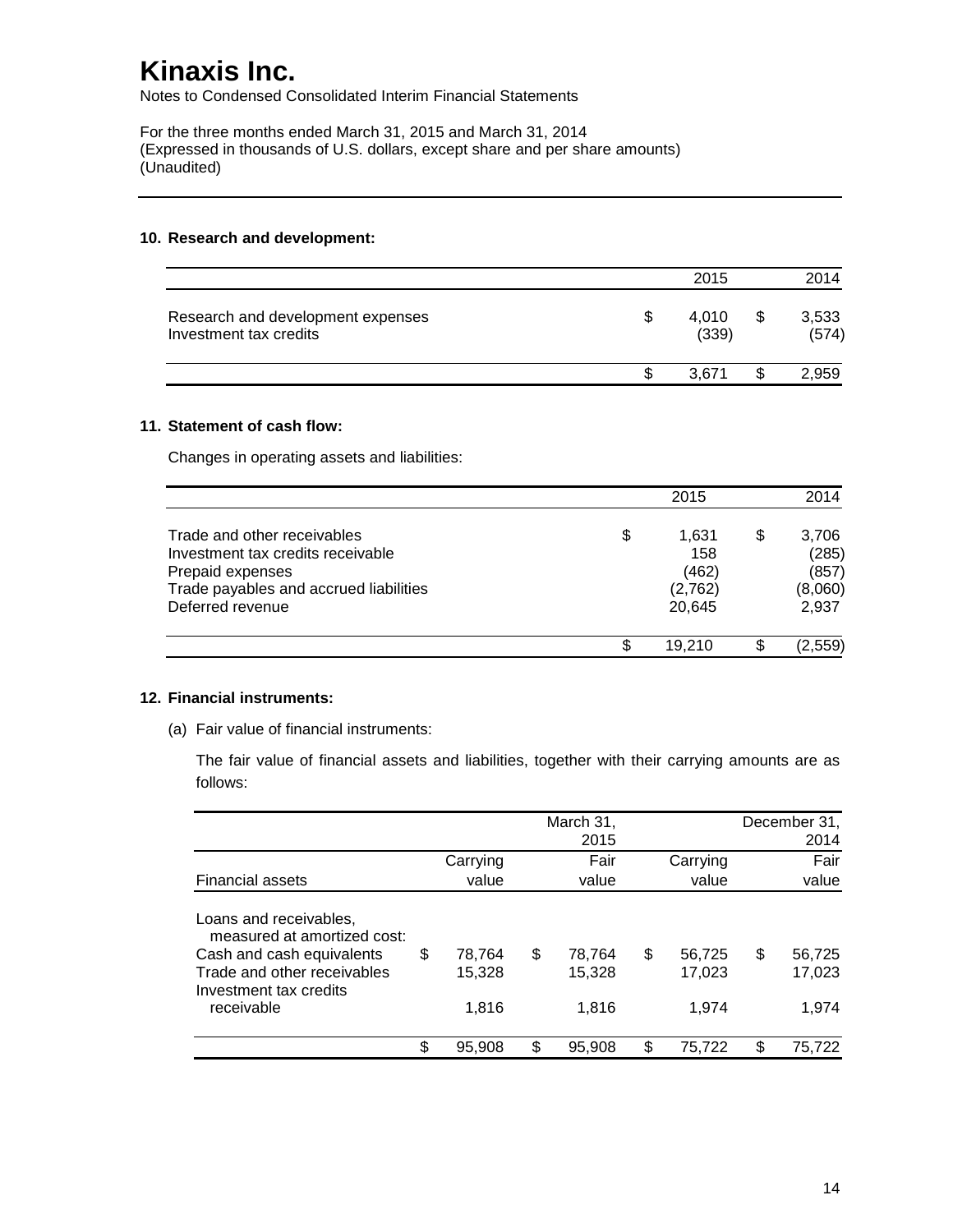Notes to Condensed Consolidated Interim Financial Statements

For the three months ended March 31, 2015 and March 31, 2014 (Expressed in thousands of U.S. dollars, except share and per share amounts) (Unaudited)

#### **12. Financial instruments (continued):**

(a) Fair value of financial instruments (continued):

|                                                                                                             |    |          | March 31,<br>2015 |             | December 31,<br>2014 |
|-------------------------------------------------------------------------------------------------------------|----|----------|-------------------|-------------|----------------------|
|                                                                                                             |    | Carrying | Fair              | Carrying    | Fair                 |
| <b>Financial liabilities</b>                                                                                |    | value    | value             | value       | value                |
| Other financial liabilities,<br>measured at amortized cost:<br>Accounts payables and accrued<br>liabilities | \$ | 4.077    | \$<br>4,077       | \$<br>6.945 | \$<br>6,945          |
|                                                                                                             | S  | 4.077    | 4.077             | \$<br>6.945 | \$<br>6.945          |

### (b) Credit risk:

The maximum exposure to credit risk for trade receivables by geographic region was as follows:

|                                                 |    | March 31,<br>2015        | December 31,<br>2014 |                      |  |
|-------------------------------------------------|----|--------------------------|----------------------|----------------------|--|
| Canada<br><b>United States</b><br>Other foreign | \$ | 1,473<br>11,921<br>1,025 | \$                   | 430<br>15,049<br>908 |  |
|                                                 | S  | 14,419                   |                      | 16,387               |  |

The aging of the trade receivables at the reporting date was as follows:

|                                                                      |    | March 31,<br>2015 | December 31,<br>2014 |                     |  |
|----------------------------------------------------------------------|----|-------------------|----------------------|---------------------|--|
| Current                                                              | \$ | 13,233            | \$                   | 13,757              |  |
| Past due:<br>$0 - 30$ days<br>$31 - 60$ days<br>Greater than 60 days | \$ | 402<br>104<br>680 | \$                   | 2,250<br>195<br>185 |  |
|                                                                      | \$ | 14,419            | œ                    | 16,387              |  |

At March 31, 2015, three customers accounted for greater than 10% of total trade receivables (December 31, 2014 – one customer).